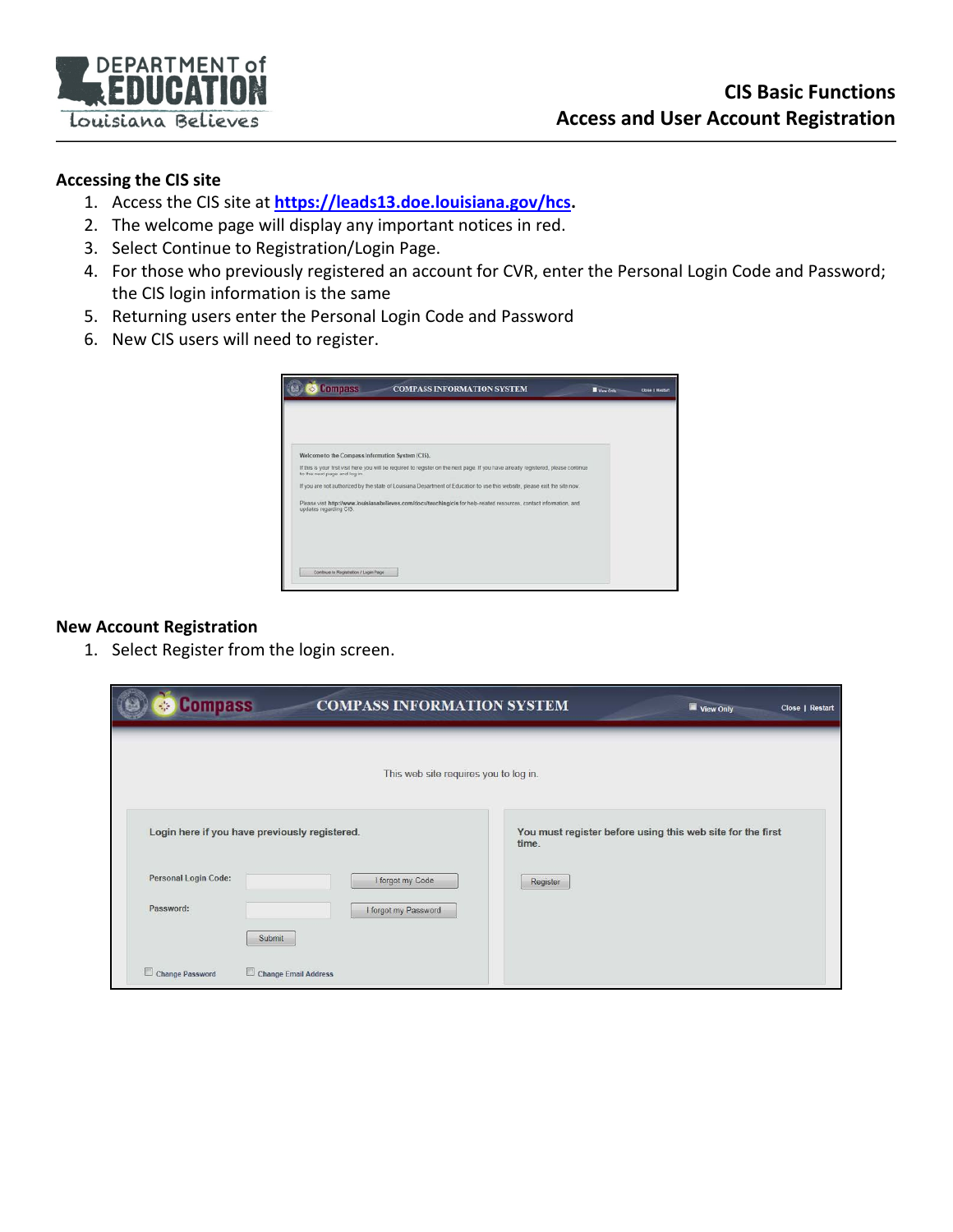

2. Select a district from the Your School District drop-down menu.

3. Enter personal information to find your profile; there are two options

Register using the last four digits of SSN, first name, and last name (returning users) Register using full SSN and first name (first-time users).

4. Select Submit to proceed with registration.

|                        |                                                      | Please select your School District and choose EITHER section 1 or section 2.      |  |
|------------------------|------------------------------------------------------|-----------------------------------------------------------------------------------|--|
|                        |                                                      | Then enter your Social Security Number and Name as indicated, and click 'Submit'. |  |
|                        | <b>Your School District:</b>                         | Select one<br>$\star$                                                             |  |
| <b>C</b><br>C          | <b>Social Security Number:</b><br><b>First Name:</b> | (LAST 4 SSN Digits only)                                                          |  |
| $\frac{0}{N}$<br>or    | Last Name:                                           |                                                                                   |  |
| S<br>E<br>2<br>$\circ$ | <b>Social Security Number:</b><br><b>First Name:</b> | (ALL 9 SSN Digits)                                                                |  |

- 5. Create a Personal Login Code and enter it twice.
- 6. Select Save Changes to proceed with registration.

| <b>Welcome POLLY PELICAN!</b>                                                                                                                                   |                                                        |
|-----------------------------------------------------------------------------------------------------------------------------------------------------------------|--------------------------------------------------------|
| If you are not POLLY PELICAN, please click below                                                                                                                |                                                        |
| I'm not POLLY PELICAN                                                                                                                                           |                                                        |
| Otherwise, enter a Personal Login Code of your choice. Re-enter it exactly the<br>same way again, and click 'Submit'. You will be asked for this exact Personal | Personal Login Code Requirements                       |
| Login Code in the future if you log into the CVR system again.                                                                                                  | 1.8-12 characters                                      |
|                                                                                                                                                                 | 2. Not case-sensitive                                  |
| Personal Login Code:                                                                                                                                            | 3. Unique                                              |
|                                                                                                                                                                 | 4. Cannot be a 9-digit number                          |
| Re-enter:                                                                                                                                                       | 5. Letters and Numbers ONLY (no<br>Special Characters) |
| Save Changes                                                                                                                                                    |                                                        |